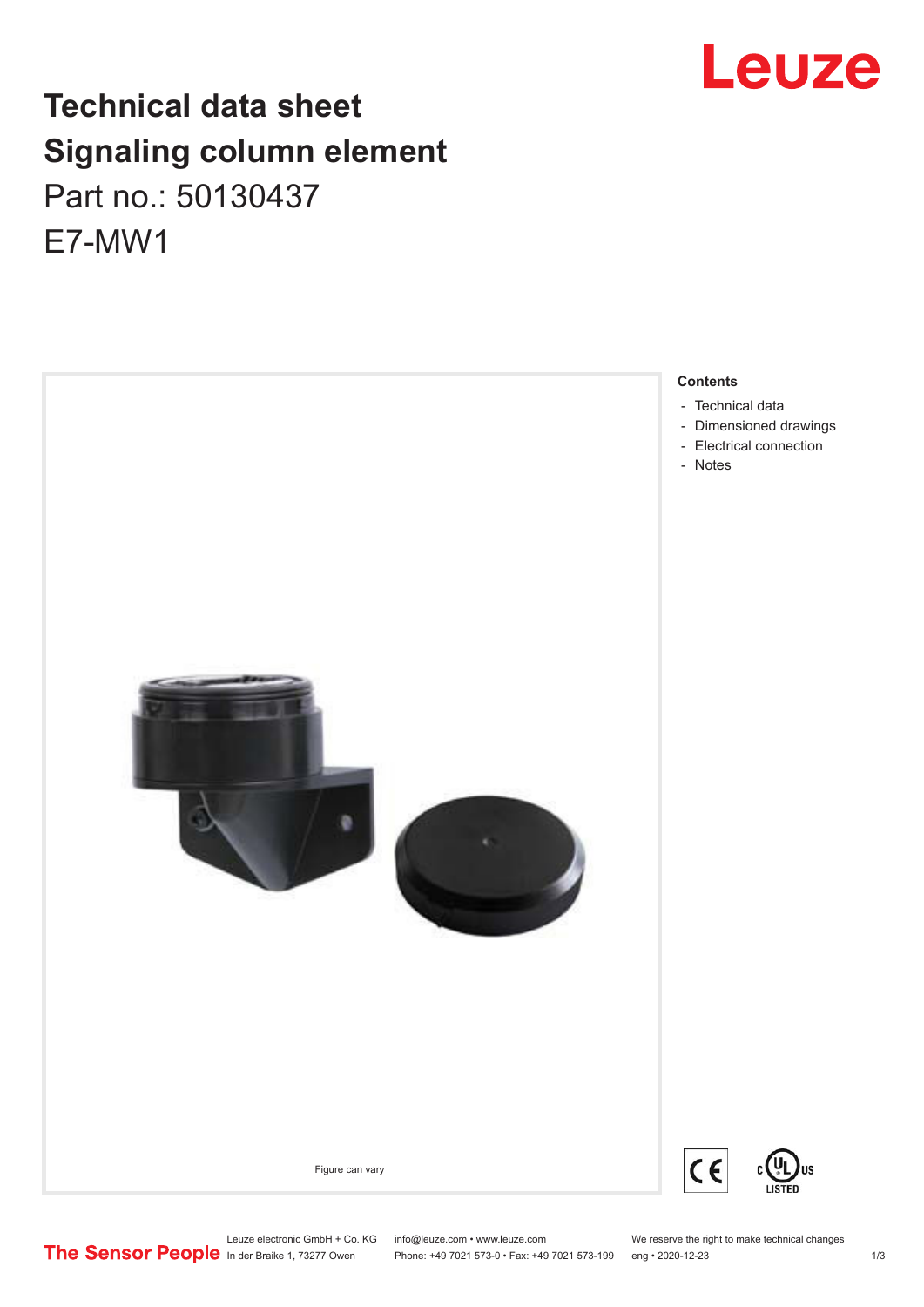## <span id="page-1-0"></span>**Technical data**



| <b>Basic data</b>            |                           | <b>Environmental data</b>      |             |
|------------------------------|---------------------------|--------------------------------|-------------|
| <b>Series</b>                | E7                        | Ambient temperature, operation | $-30$ 60 °C |
| <b>Connection</b>            |                           | <b>Certifications</b>          |             |
| <b>Connection 1</b>          |                           | Degree of protection           | IP 66       |
| Type of connection           | Terminal                  | <b>Classification</b>          |             |
| Type of terminal             | Tension spring technology | <b>Customs tariff number</b>   | 85318070    |
| <b>Mechanical data</b>       |                           | eCl@ss 5.1.4                   | 27371235    |
|                              |                           | eCl@ss 8.0                     | 27371235    |
| Design                       | Cylindrical               | eCl@ss 9.0                     | 27371232    |
| Dimension ( $\emptyset$ x L) | 70 mm x 81 mm             | eCl@ss 10.0                    | 27371235    |
| <b>Housing material</b>      | Plastic                   | eCl@ss 11.0                    | 27371235    |
| <b>Housing color</b>         | Black                     | <b>ETIM 5.0</b>                | EC001154    |
| Design of mounting device    | <b>Bracket mounting</b>   | <b>ETIM 6.0</b>                | EC001154    |
| Type of fastening, at system | Screw type / vertical     | <b>ETIM 7.0</b>                | EC001154    |
| <b>Lens modules</b>          | Max. 5 pieces             |                                |             |
| <b>Module holder</b>         | One side                  |                                |             |
| Number of end caps           | 1 Piece(s)                |                                |             |

## **Dimensioned drawings**

All dimensions in millimeters